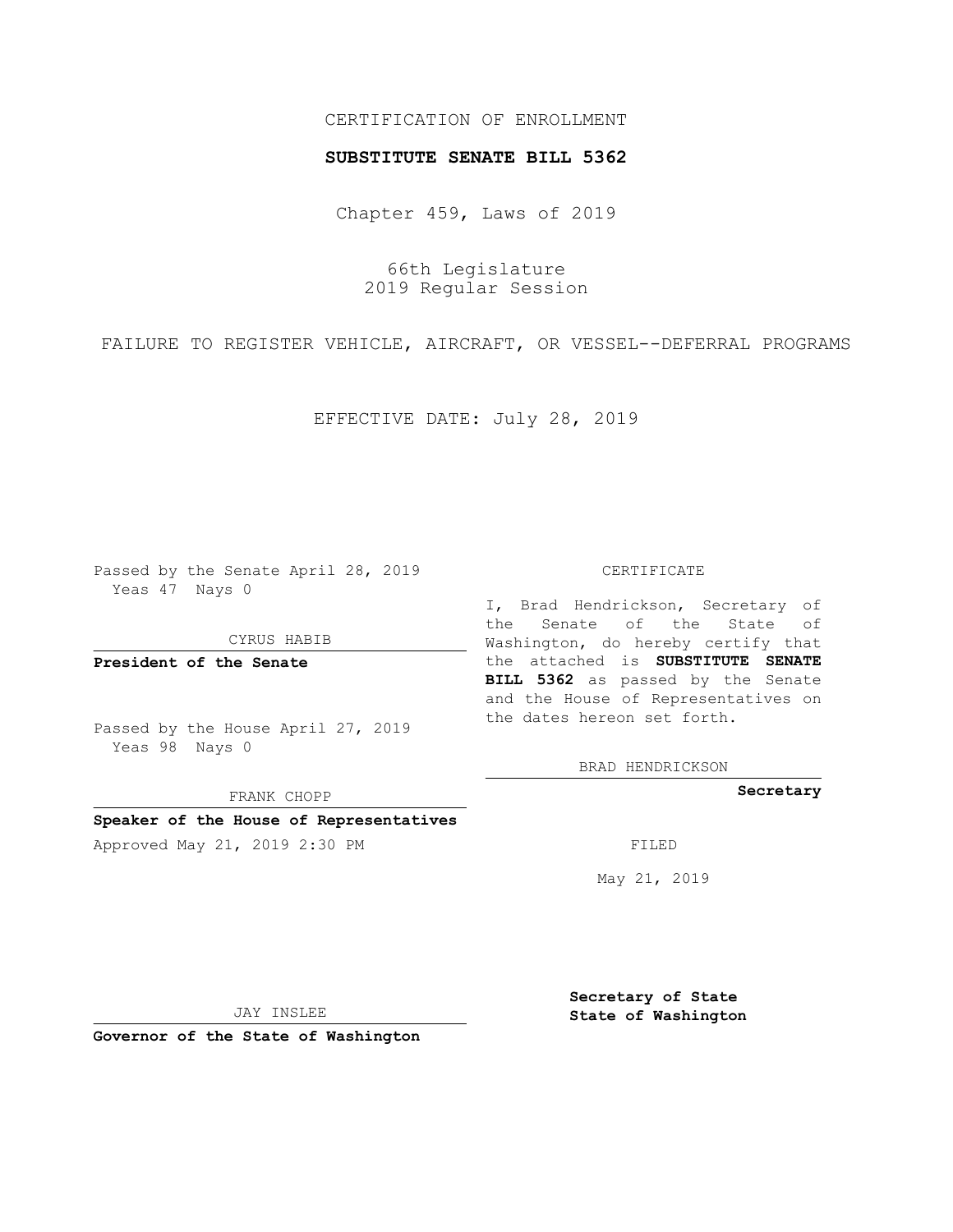## **SUBSTITUTE SENATE BILL 5362**

AS AMENDED BY THE HOUSE

Passed Legislature - 2019 Regular Session

# **State of Washington 66th Legislature 2019 Regular Session**

**By** Senate Transportation (originally sponsored by Senators Wilson, L., Hobbs, King, and Rivers)

READ FIRST TIME 02/07/19.

 AN ACT Relating to the creation of a deferred finding program for nonpayment of license fees and taxes for vehicle, vessel, and aircraft registrations; amending RCW 47.68.255 and 88.02.400; reenacting and amending RCW 46.16A.030; adding a new chapter to Title 10 RCW; creating a new section; and prescribing penalties.

BE IT ENACTED BY THE LEGISLATURE OF THE STATE OF WASHINGTON:

 NEW SECTION. **Sec. 1.** (1) The legislature finds that counties that border other states and Canada experience a significant problem of residents of Washington state who evade taxes and fees by failing to register their vehicles, aircraft, and vessels in Washington state. According to a 2007 Washington State University study, the department of revenue lost eighty million dollars over the previous five years to persons avoiding taxes and fees in this manner. It was also estimated in the study that twenty thousand vehicles were illegally registered in Oregon to residents of Clark county, Washington. The problem has undoubtedly grown worse in the decade since the study was completed resulting in hundreds of millions of dollars in lost revenue to state and local coffers as these new residents fail to pay their fair share for public services. Moreover, a public safety risk is created when inaccurate information is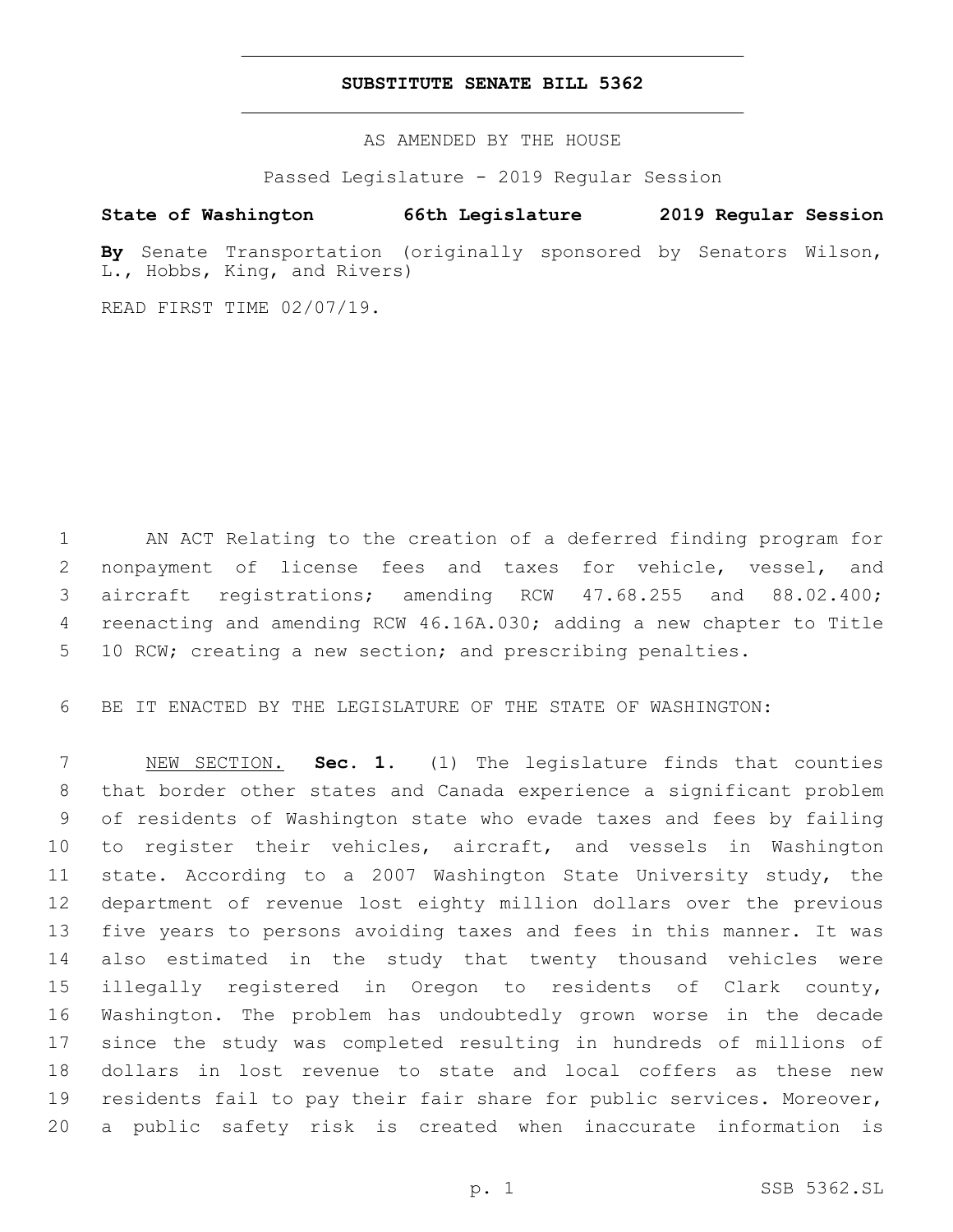provided to law enforcement or insurance companies in the event of an 2 accident or infraction.

 (2) Current statutes contain monetarily significant penalties that are appropriate given the scope of the harm. It is the intent of the legislature that law enforcement and prosecutors proceed against violators to the fullest extent of the law. In order to give them more tools and ensure compliance with the law, it is the intent of the legislature to set up a deferral program consistent with other programs in the state that allows defendants to obtain dismissal of charges if they take certain remedial steps. It is the intent of the legislature that the punishment for those who do not comply with the deferral program remain subject to current penalties.

 NEW SECTION. **Sec. 2.** (1) Any county may set up a deferral program for persons who receive a citation for failing to register a vehicle, aircraft, or vessel under RCW 46.16A.030, 47.68.255, or 88.02.400. Under the deferral program:

 (a) If the person has received a criminal citation for failure to register a vehicle under RCW 46.16A.030, an aircraft under RCW 47.68.255, or a vessel under RCW 88.02.400, the defendant may petition the court for a deferred prosecution conditioned upon the defendant completing the criteria in (b) of this subsection within 22 ninety days of the court granting the deferral.

 (b) To be eligible for a deferred prosecution under (a) of this subsection, the court shall dismiss the charge if the court receives satisfactory proof within ninety days that the person:

26 (i) Has paid a five hundred dollar fine;

(ii) Has a valid Washington state driver's license; and

 (iii) Has registered the vehicle, aircraft, or vessel that was 29 the subject of the citation.

 (c) Before entering an order deferring prosecution, the court shall make specific findings that: (i) The petitioner has stipulated to the admissibility and sufficiency of the facts as contained in the written police report; (ii) the petitioner has acknowledged the admissibility of the stipulated facts in any criminal hearing on the underlying offense or offenses held subsequent to revocation of the order granting deferred prosecution; (iii) the petitioner has acknowledged and waived the right to testify, the right to a speedy trial, the right to call witnesses to testify, the right to present 39 evidence in his or her defense, and the right to a jury trial; and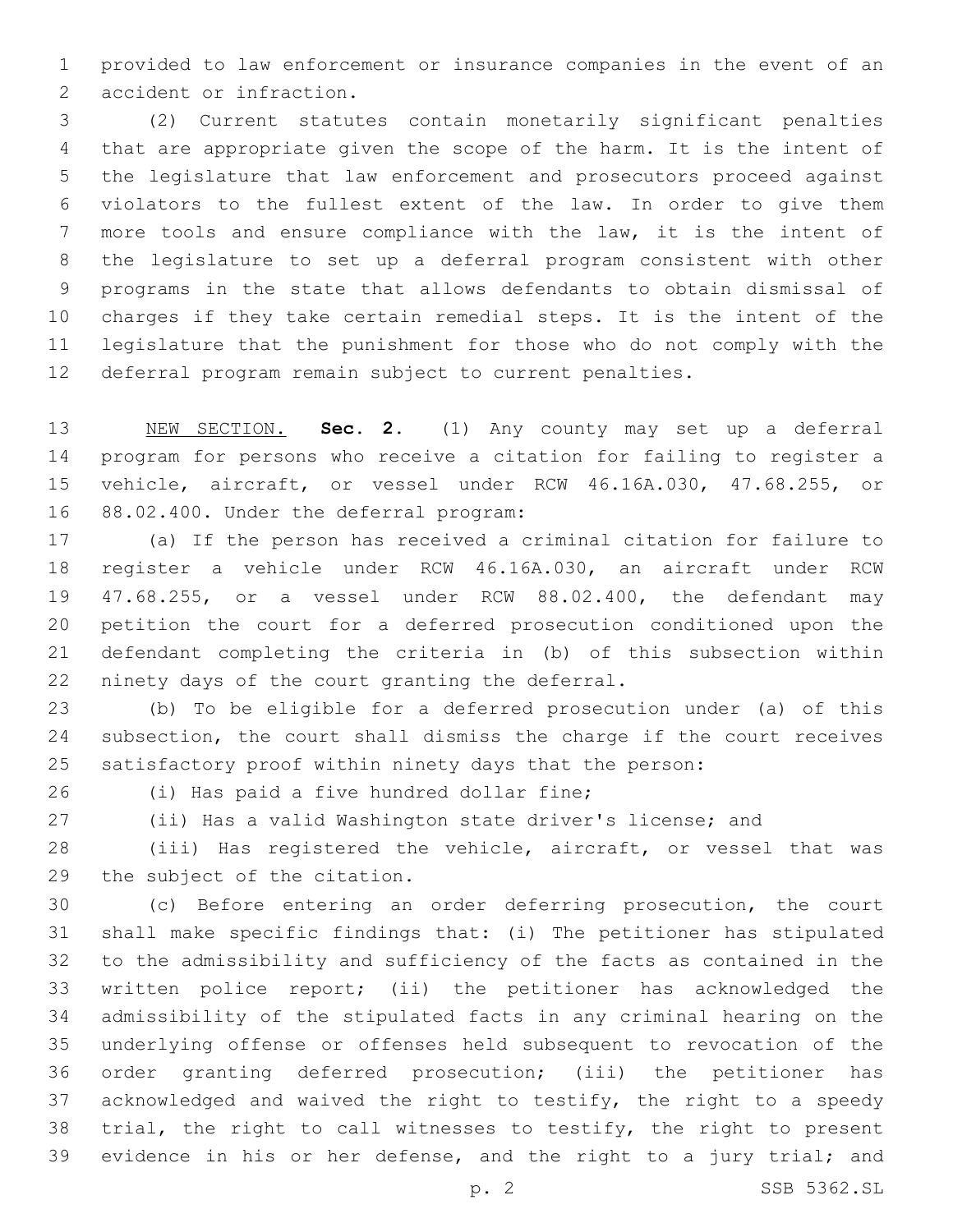(iv) the petitioner's statements were made knowingly and voluntarily. Such findings shall be included in the order granting deferred 3 prosecution.

 (d) If the defendant successfully completes the conditions required under the deferred prosecution, the court shall dismiss the 6 charges pending against the defendant.

 (e) If the court finds that the defendant has not successfully completed the conditions required under the deferred prosecution, the court shall remove the defendant from deferred prosecution and enter 10 a judgment.

 (2) The deferral program described in this section does not apply to persons who have received a previous conviction or deferral for failing to register a vehicle under RCW 46.16A.030, an aircraft under 14 RCW 47.68.255, or a vessel under RCW 88.02.400.

 (3) Fines generated pursuant to the deferral program established in subsection (1) of this section shall be used by the county for the purpose of enforcement and prosecution of registration requirements 18 under RCW 46.16A.030, 47.68.250, or 88.02.550.

 **Sec. 3.** RCW 46.16A.030 and 2011 c 171 s 43 and 2011 c 96 s 31 are each reenacted and amended to read as follows:

 (1) Vehicles must be registered as required by this chapter and must display license plates or decals assigned by the department.

 (2) It is unlawful for a person to operate any vehicle on a public highway of this state without having in full force and effect a current and proper vehicle registration and displaying license 26 plates on the vehicle.

 (3) Vehicle license plates or registration certificates, whether original issues or duplicates, may not be issued or furnished by the department until the applicant makes satisfactory application for a certificate of title or presents satisfactory evidence that a certificate of title covering the vehicle has been previously issued.

 (4) Failure to make initial registration before operating a vehicle on the public highways of this state is a traffic infraction. A person committing this infraction must pay a fine of five hundred 35 twenty-nine dollars, which may not be suspended( $\frac{1}{1}$  deferred,)) or reduced. This fine is in addition to any delinquent taxes and fees that must be deposited and distributed in the same manner as if the taxes and fees were properly paid in a timely fashion. The five hundred twenty-nine dollar fine must be deposited into the vehicle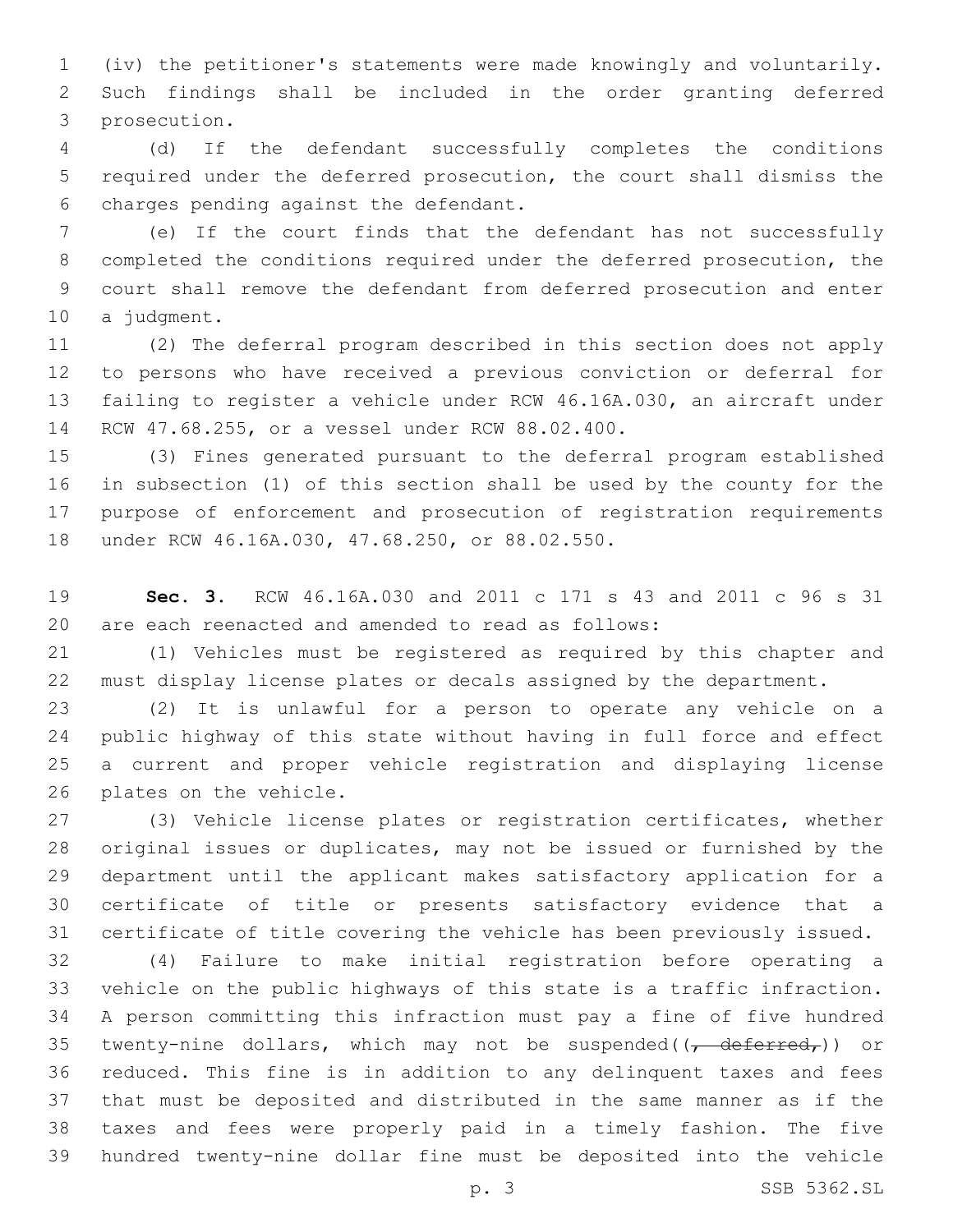licensing fraud account created in the state treasury in RCW 46.68.250.2

 (5) Failure to renew an expired registration before operating a vehicle on the public highways of this state is a traffic infraction.

 (6) It is a gross misdemeanor for a resident, as identified in RCW 46.16A.140, to register a vehicle in another state, evading the payment of any tax or vehicle license fee imposed in connection with registration. It is punishable, in lieu of the fine in subsection (4) 9 of this section, as follows:

10 (a) For a first offense:

(i) Up to three hundred sixty-four days in the county jail;

 (ii) Payment of a fine of five hundred twenty-nine dollars plus 13 any applicable assessments, which may not be suspended( $\frac{1}{1}$  deferred,)) or reduced. The fine of five hundred twenty-nine dollars must be deposited into the vehicle licensing fraud account created in the 16 state treasury in RCW 46.68.250;

 (iii) A fine of one thousand dollars to be deposited into the vehicle licensing fraud account created in the state treasury in RCW 19 46.68.250, which may not be suspended( $\left(\frac{\text{deferred}}{\text{ermed}}\right)$ ) or reduced; and

 (iv) The delinquent taxes and fees, which must be deposited and distributed in the same manner as if the taxes and fees were properly 22 paid in a timely fashion, and which may not be suspended( $(\tau)$ 23 deferred,)) or reduced;

24 (b) For a second or subsequent offense:

(i) Up to three hundred sixty-four days in the county jail;

 (ii) Payment of a fine of five hundred twenty-nine dollars plus any applicable assessments, which may not be suspended, deferred, or 28 reduced, except as provided in section 2 of this act. The fine of five hundred twenty-nine dollars must be deposited into the vehicle licensing fraud account created in the state treasury in RCW 31 46.68.250;

 (iii) A fine of five thousand dollars to be deposited into the vehicle licensing fraud account created in the state treasury in RCW 34 46.68.250, which may not be suspended( $\left(\frac{\text{deferred}}{\text{ermed}}\right)$ ) or reduced; and

 (iv) The amount of delinquent taxes and fees, which must be deposited and distributed in the same manner as if the taxes and fees were properly paid in a timely fashion, and which may not be 38 suspended( $\left(\frac{\pi}{6} \cdot \frac{1}{2} \cdot \frac{1}{2} \cdot \frac{1}{2} \cdot \frac{1}{2} \cdot \frac{1}{2} \cdot \frac{1}{2} \cdot \frac{1}{2} \cdot \frac{1}{2} \cdot \frac{1}{2} \cdot \frac{1}{2} \cdot \frac{1}{2} \cdot \frac{1}{2} \cdot \frac{1}{2} \cdot \frac{1}{2} \cdot \frac{1}{2} \cdot \frac{1}{2} \cdot \frac{1}{2} \cdot \frac{1}{2} \cdot \frac{1}{2} \cdot \frac{1}{2} \cdot \frac{1}{2} \cdot \frac{1}{2}$